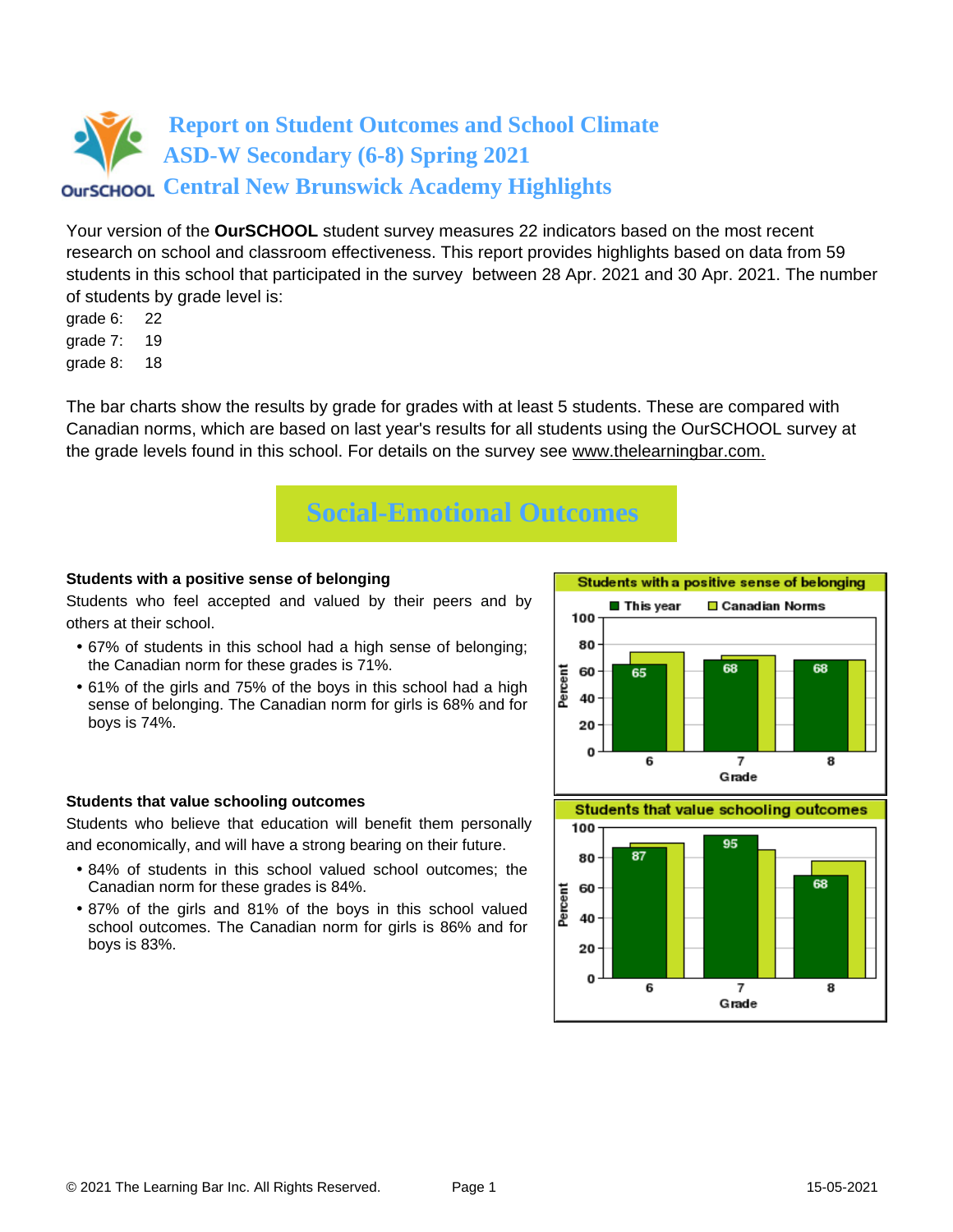# **Social-Emotional Outcomes**

#### **Students that are regularly truant**

Students who skip classes or miss days at school without a reason, or arrive late for school or classes.

- In this school, the student truancy rate was 7%; the Canadian norm for these grades is 7%
- In this school, the truancy rate for girls was 4% and for boys, 8%. The Canadian norm for girls is 5% and for boys is 8%.





Students that do not get in trouble at school for disruptive or inappropriate behaviour.

- In this school, 84% of students had positive behaviour; the Canadian norm for these grades is 93%.
- 100% of the girls and 73% of the boys in this school with positive student behaviour at school. The Canadian norm for girls is 97% and for boys is 89%.

#### **Students who are interested and motivated**

Students who are interested and motivated in their learning.

- 39% of students in this school were interested and motivated; the Canadian norm for these grades is 51%.
- 43% of the girls and 32% of the boys in this school were interested and motivated. The Canadian norm for girls is 52% and for boys is 50%.



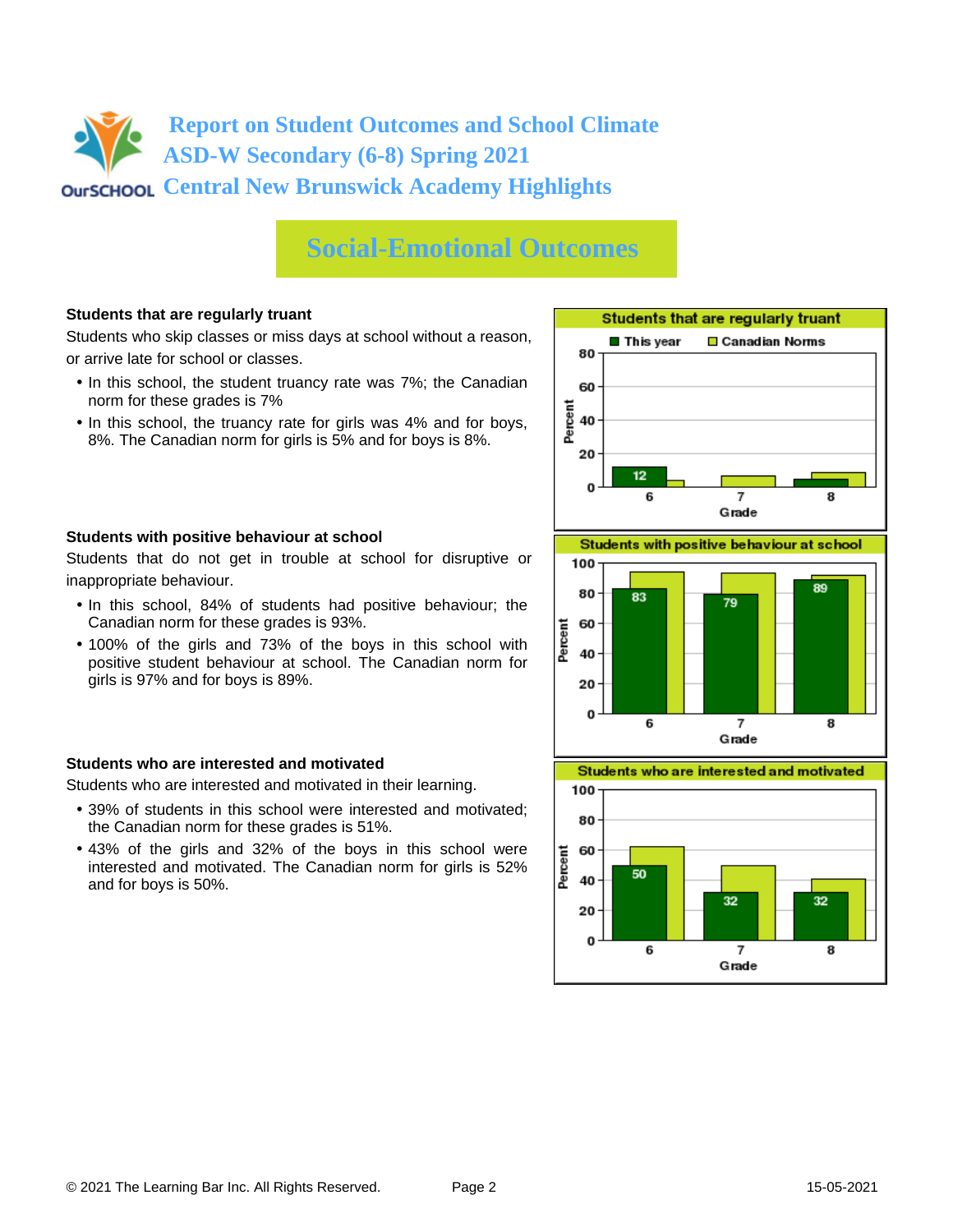### **Social-Emotional Outcomes**

#### **Effort**

Students who try hard to succeed in their learning.

- 81% of students in this school tried hard to succeed; the Canadian norm for these grades is 78%.
- 78% of the girls and 81% of the boys in this school tried hard to succeed. The Canadian norm for girls is 79% and for boys is 77%.



#### **Students with moderate or high levels of anxiety**

Students who have intense feelings of fear, intense anxiety, or worry about particular events or social situations.

- 34% of students in this school had moderate to high levels of anxiety; the Canadian norm for these grades is 23%.
- 52% of the girls and 22% of the boys in this school had moderate to high levels of anxiety. The Canadian norm for girls is 29% and for boys is 16%.

#### **Students with moderate or high levels of depression**

Students who have prolonged periods when they feel sad, discouraged, and inadequate.

- 26% of students in this school had moderate to high levels of depression; the Canadian norm for these grades is 18%.
- 35% of the girls and 19% of the boys in this school had moderate to high levels of depression. The Canadian norm for girls is 23% and for boys is 14%.

Students with moderate or high levels of anxiety



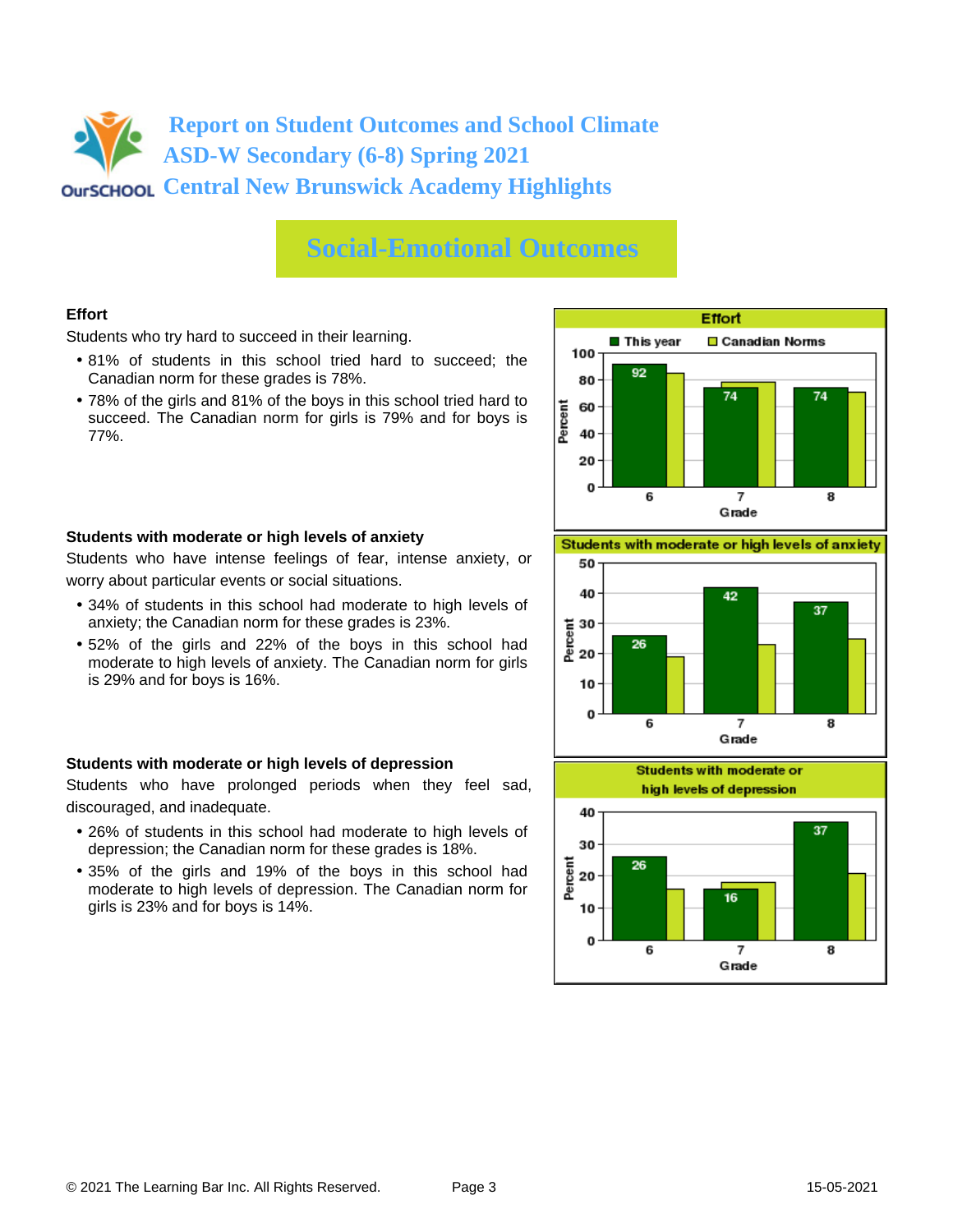# **Social-Emotional Outcomes**

#### **Life Satisfaction**

Students who are satisfied with the overall quality of their lives.

- 71% of students in this school had positive life satisfaction.
- 74% of the girls and 71% of the boys in this school had positive life satisfaction.

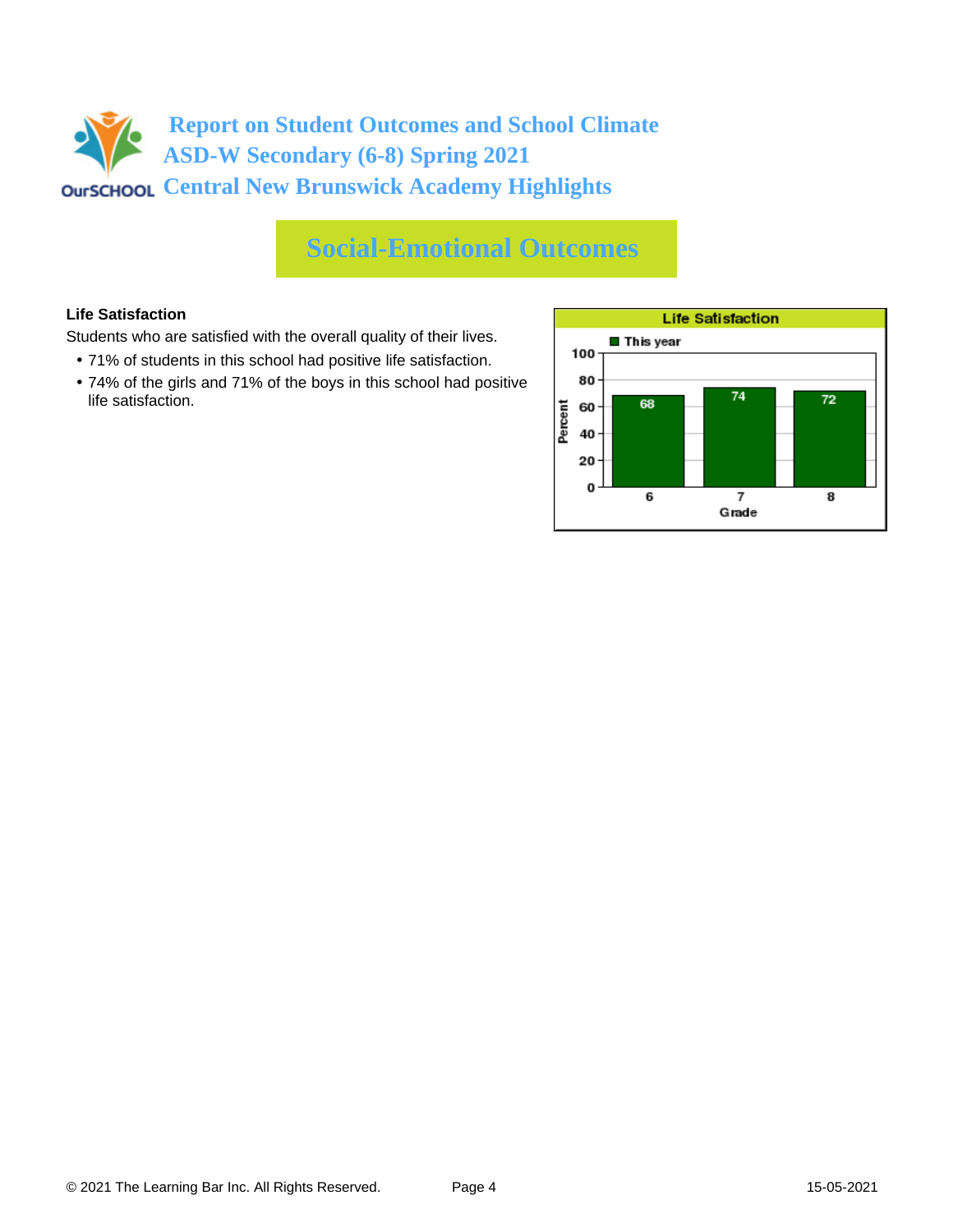# **DRIVERS of Student Outcomes**

#### **Effective learning time**

Important concepts are taught well, class time is used efficiently, and homework and evaluations support course objectives.

- In this school, students rated effective classroom learning time 7.8 out of 10; the Canadian norm for these grades is 7.4.
- In this school, effective classroom learning time was rated 8.1 out of 10 by girls and 7.6 out of 10 by boys. The Canadian norm for girls is 7.4 and for boys is 7.4.



#### **Rigor**

Students who find the classroom instruction is well-organized, with a clear purpose, and with immediate and appropriate feedback that helps them learn.

- In this school, students rated rigor 7.3 out of 10; the Canadian norm for these grades is 7.1.
- In this school, rigor was rated 7.4 out of 10 by girls and 7.2 out of 10 by boys. The Canadian norm for girls is 7.1 and for boys is 7.

#### **Bullying, exclusion, and harassment**

Students who are subjected to physical, social, or verbal bullying, or are bullied over the internet.

- 33% of students in this school were victims of moderate to severe bullying in the previous month; the Canadian norm for these grades is 23%.
- 35% of the girls and 34% of the boys in this school were victims of moderate to severe bullying in the previous month. The Canadian norm for girls is 22% and for boys is 24%.



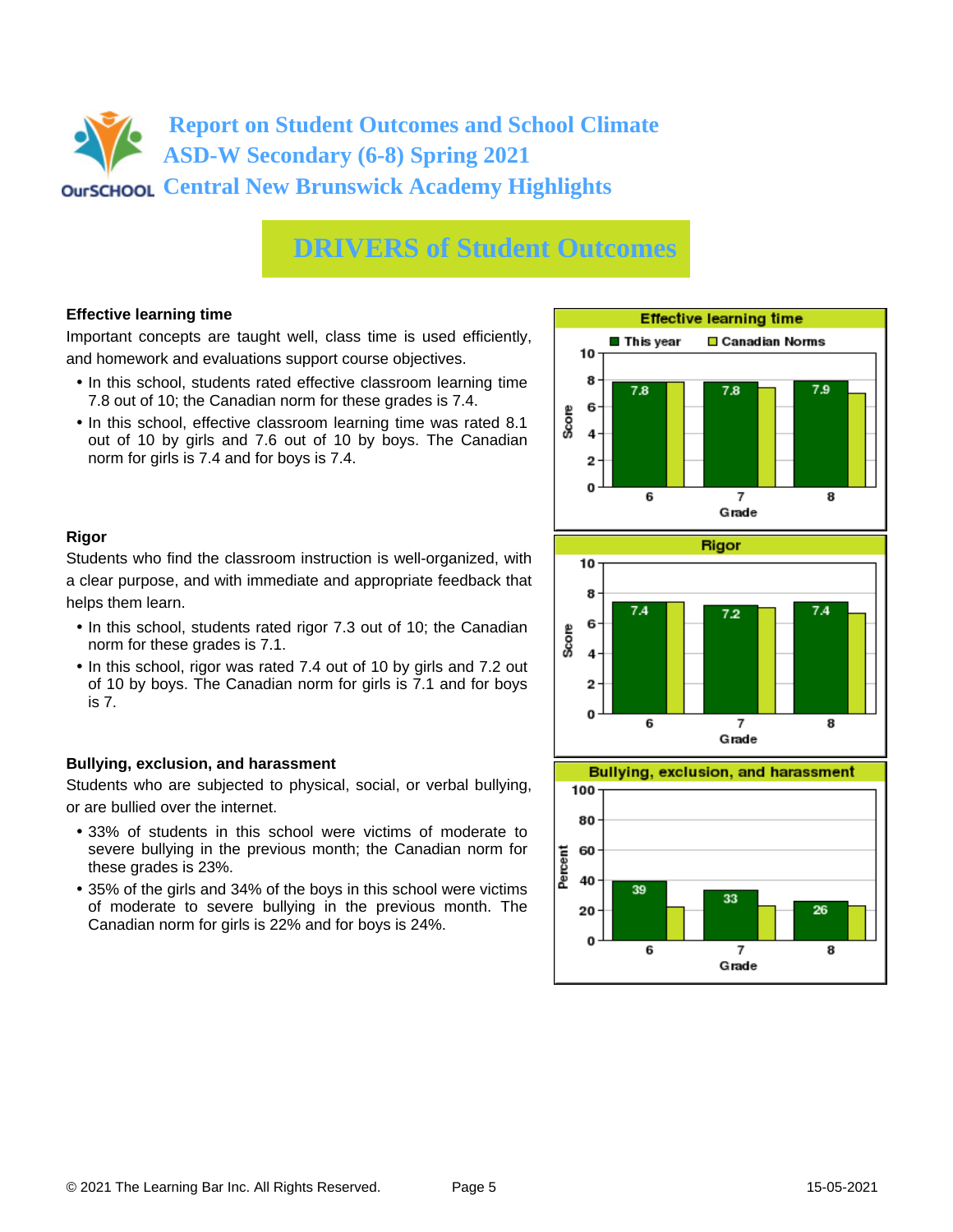

### **DRIVERS of Student Outcomes**

#### **Feel safe attending this school**

Students who feel safe at school as well as going to and from school.

- 66% of students felt safe attending the school; the Canadian norm for these grades is 65%.
- 70% of the girls and 64% of the boys felt safe attending the school. The Canadian norm for girls is 65% and for boys is 65%.

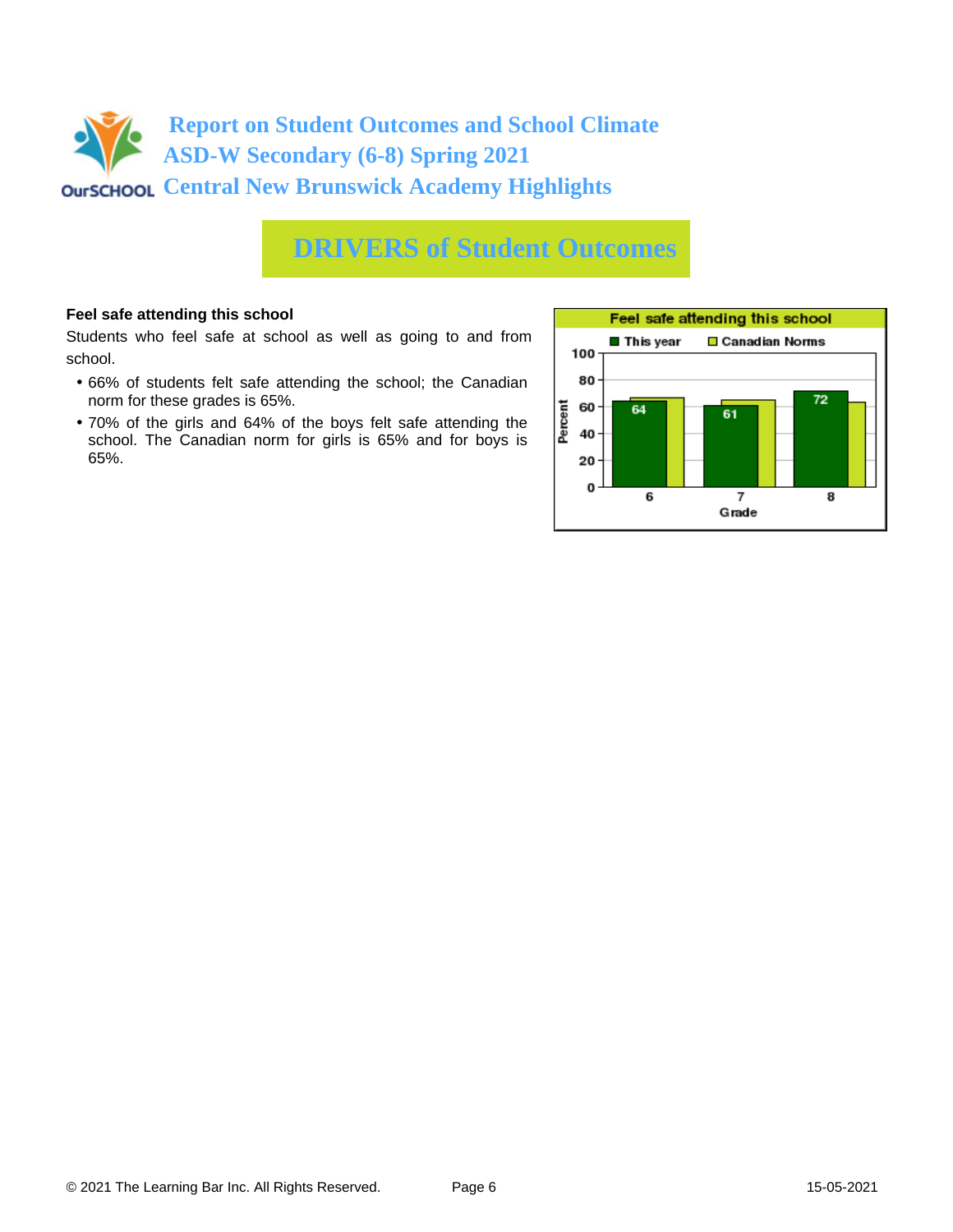# **Demographic Factors**

#### **Language spoken at home**

Students are asked to indicate the language they speak most often at home.

- 97% of students in this school speak English at home.
- 0% of students in this school speak French at home.
- 2% of students in this school speak other languages at home.
- 2% of students in this school speak English and French at home.
- 0% of students in this school speak English and another languages at home.
- 0% of students in this school speak French and another languages at home.

#### **Grade repetition**

Students who have repeated one or more grades at school since kindergarten.

- 1.7% of students in this school have repeated a grade at school.
- 0% of the girls and 2.9% of the boys in this school have repeated a grade at school.

#### **Time student has lived in Canada**

Students who were born in Canada.

- 98% of students in this school were born in Canada.
- 100% of the girls and 97% of the boys in this school were born in Canada.





Grade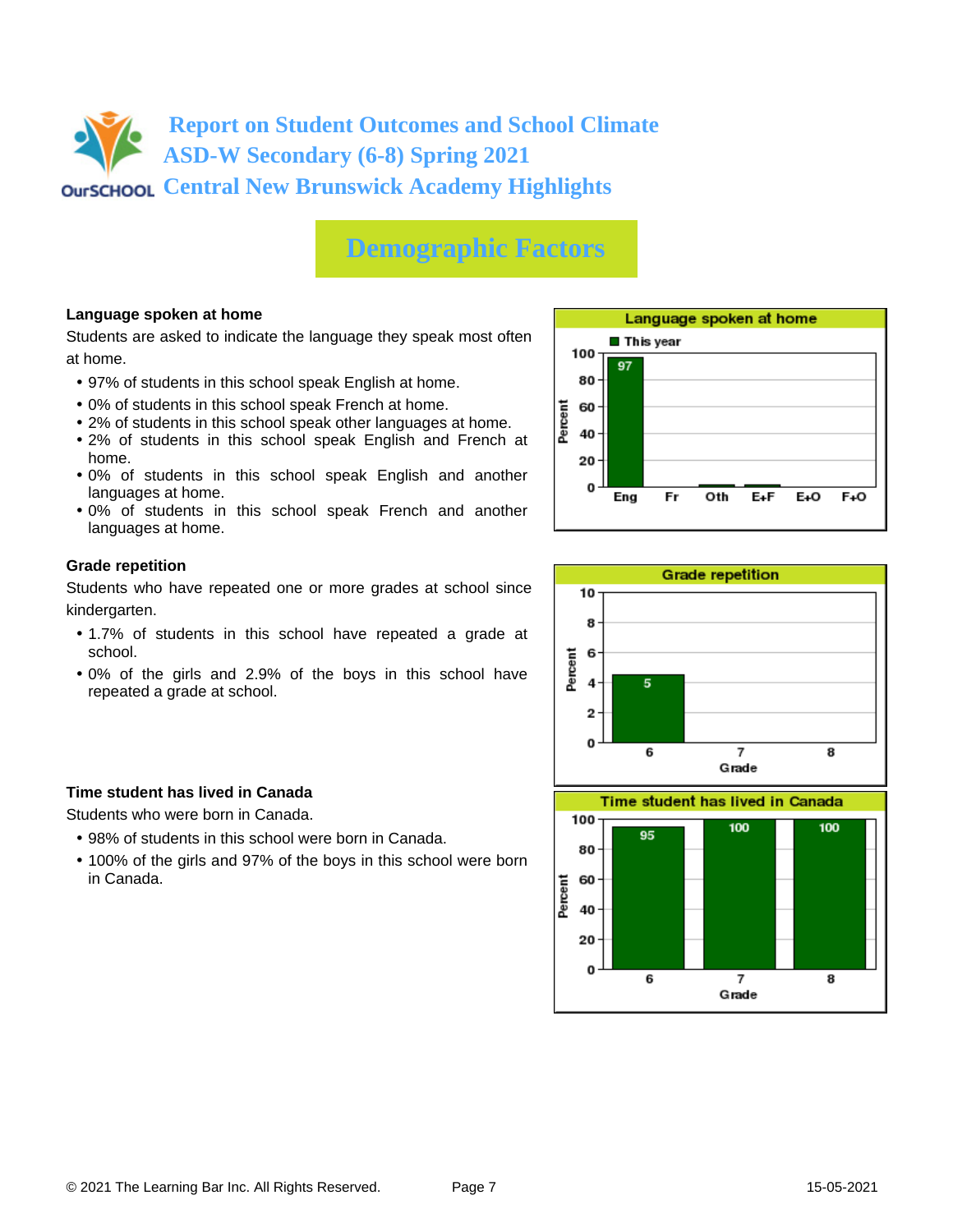# **Demographic Factors**

#### **Indigenous Status**

Students who identified as Indigenous, that is, First Nations, Métis, or Inuk.

- 9% of students in this school identified as Indigenous.
- 14% of the girls and 6% of the boys in this school identified as Indigenous.



#### **Disability**

**Change school**

moved.

The percentage of students that have a Disability that limits their participation in school activities and learning.

• 14% of students in this school have a disability.

Students who have changed schools for reasons below.

advantage of a different program.

were expelled from their old school.

• 17% of the girls and 12% of the boys in this school have a disability.

• 21.1% of students in this school changed school because they

• 3.6% of students in this school changed school to take

• 0% of students in this school changed school because they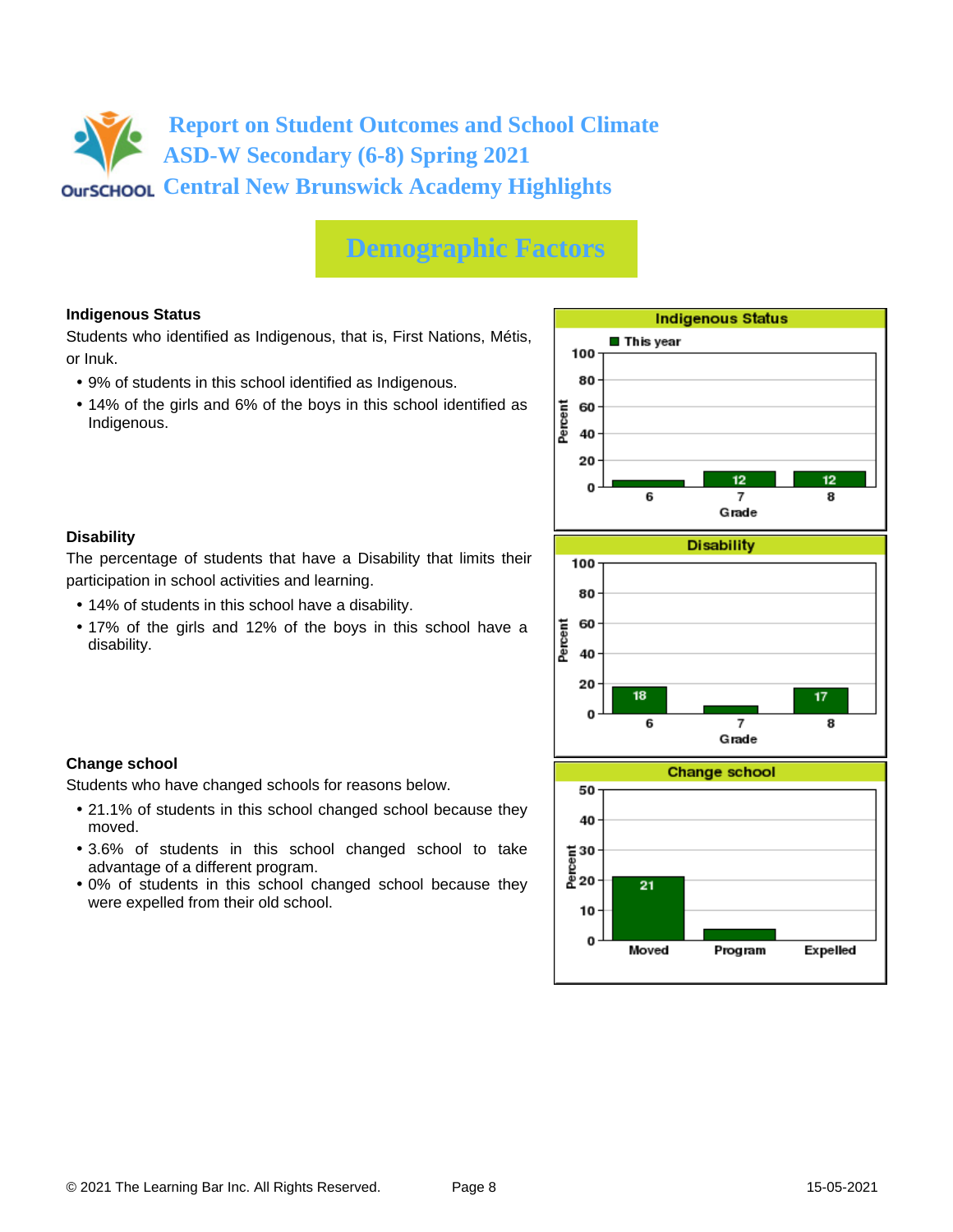

# **Demographic Factors**

#### **Instructional Environment**

The percentage of students learning at home, at school, or a combination of both.

• 81% of students in this school are learning at school. 2% of students in this school are learning at home. 17% of students in this school are learning both at school and at home.

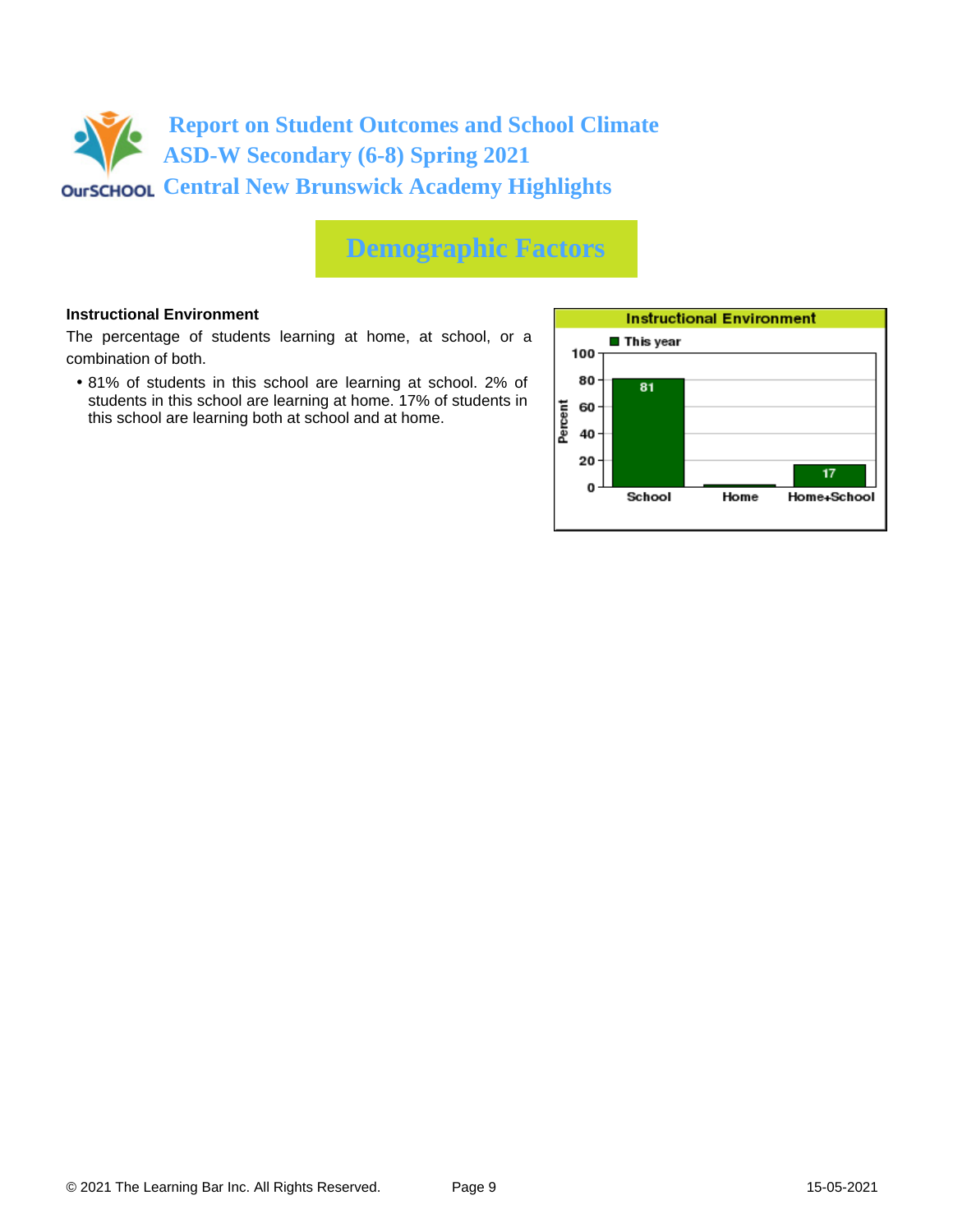

**Custom Measure**

#### **% Enrolled in FSL (NB EECD)**

Enrolled in FSL - NB EECD Custom Question

The percentage of students that indicated they were enrolled in French Immersion.

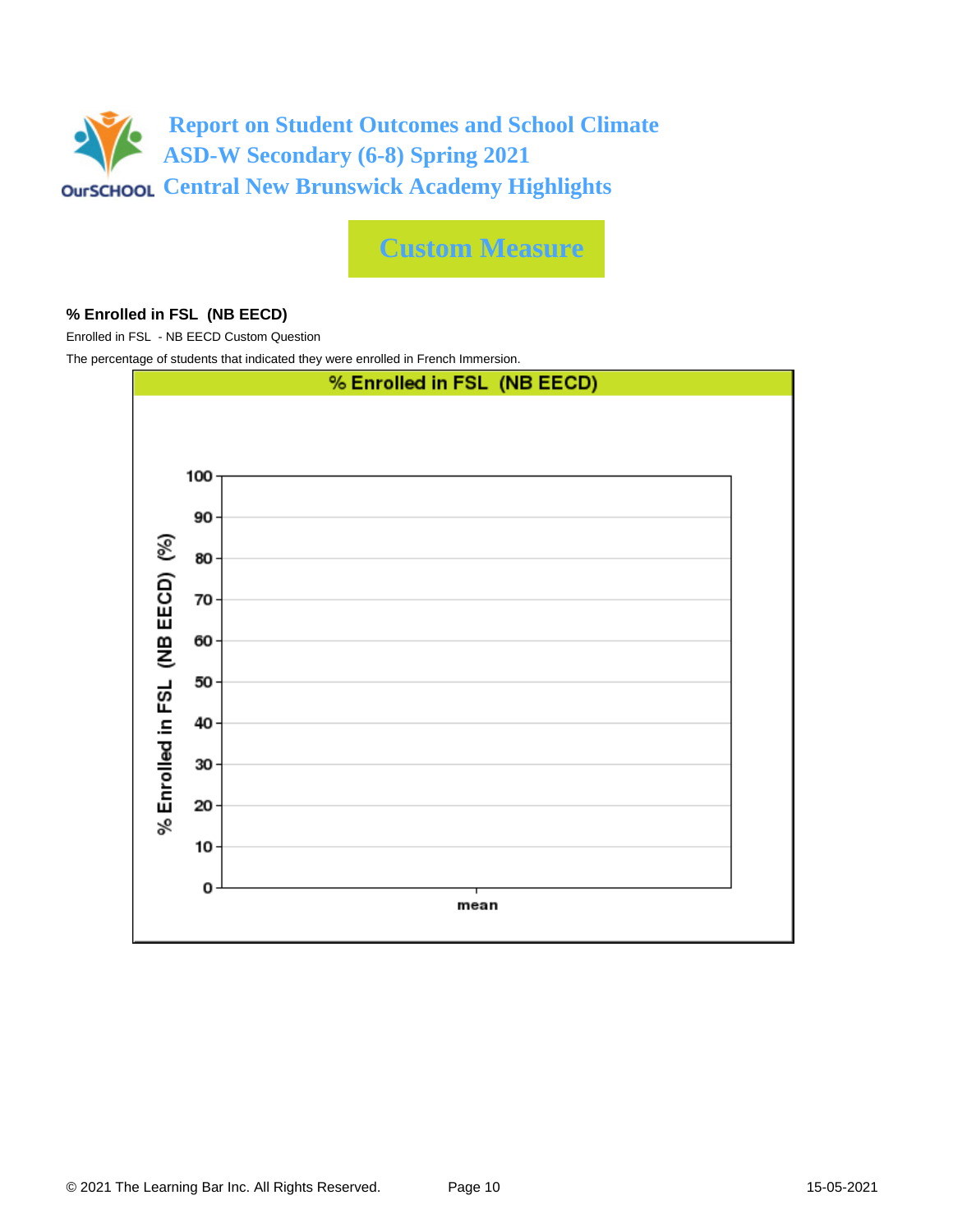

**Students were asked: "Do you identify as a member of the LGBTQI2S (Lesbian, Gay, Bisexual, Transgender, Queer, Intersex, and Two-Spirited) community?"**

**- Yes (Yes)**

- **No (No)**
- **I prefer not to answer (NA)**

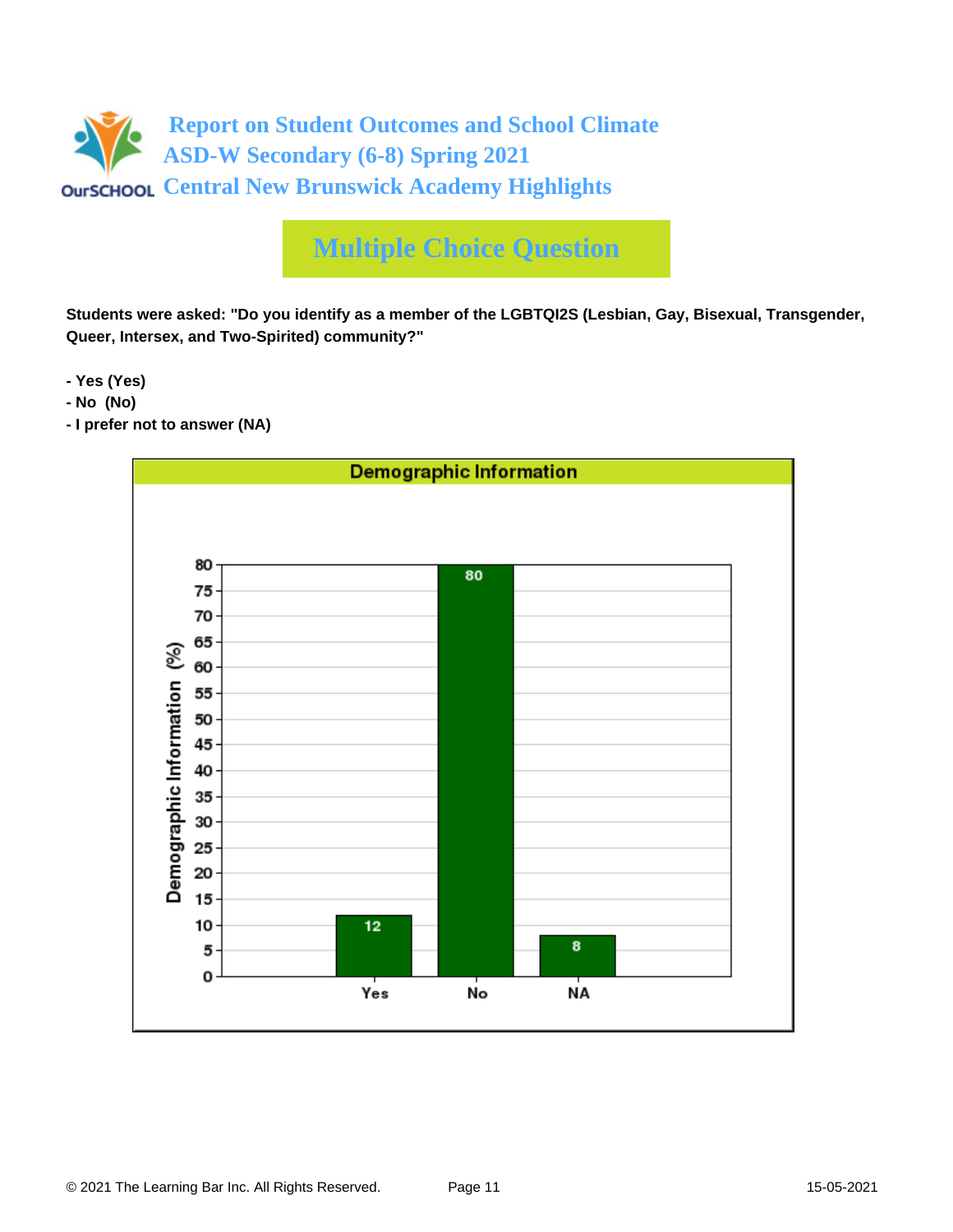

**Students were asked: "My Teacher gives me feedback and helps me set goals for my learning."**

- **Never or Hardly Ever (Never)**
- **About Once a Week (Once)**
- **About 2-3 Times a Week (2to3)**
- **Almost Every Day (Almos)**
- **Every Day (Daily)**

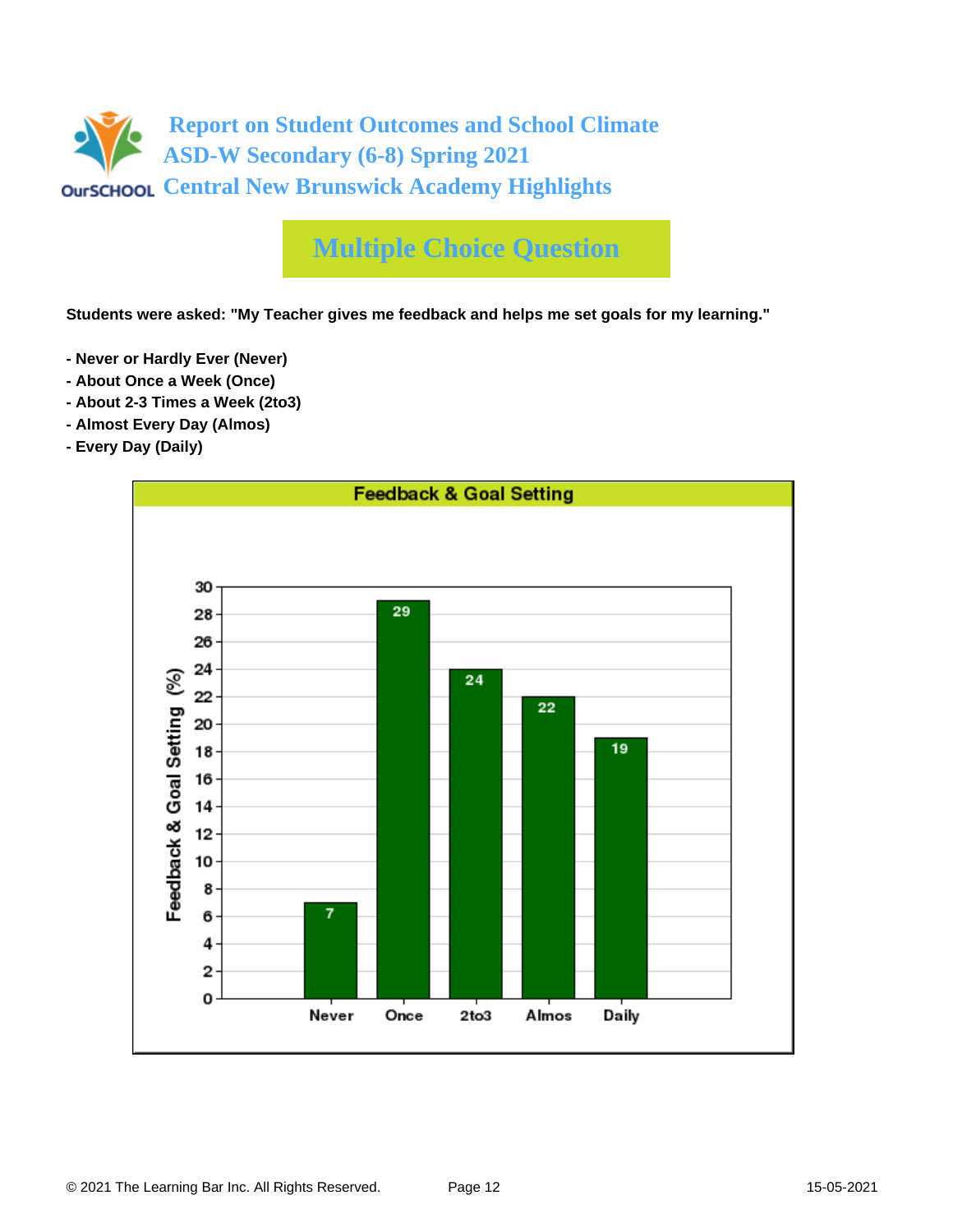

**Students were asked: "I use digital technology (computers; iPads; apps; Microsoft 365;...) to support my learning."**

- **Never or Hardly Ever (Never)**
- **About Once a Week (Once)**
- **About 2-3 Times a Week (2to3)**
- **Almost Every Day (Almos)**
- **Every Day (Daily)**

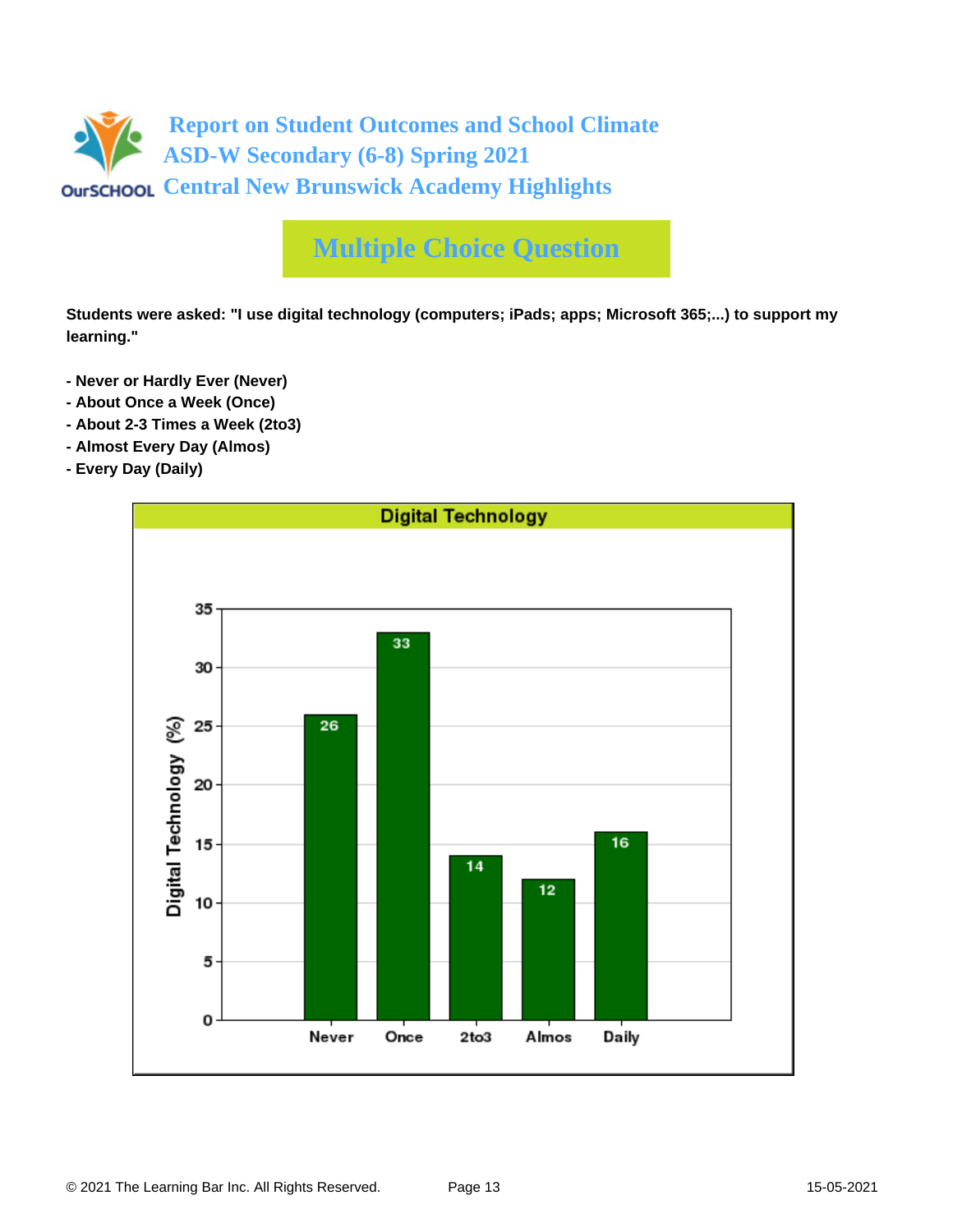

**Students were asked: "In which of the following areas do you feel the least safe? "**

- **On the bus (1)**
- **In the hallway (2)**
- **In the washroom (3)**
- **In the classroom (4)**
- **I feel safe at school. (5)**